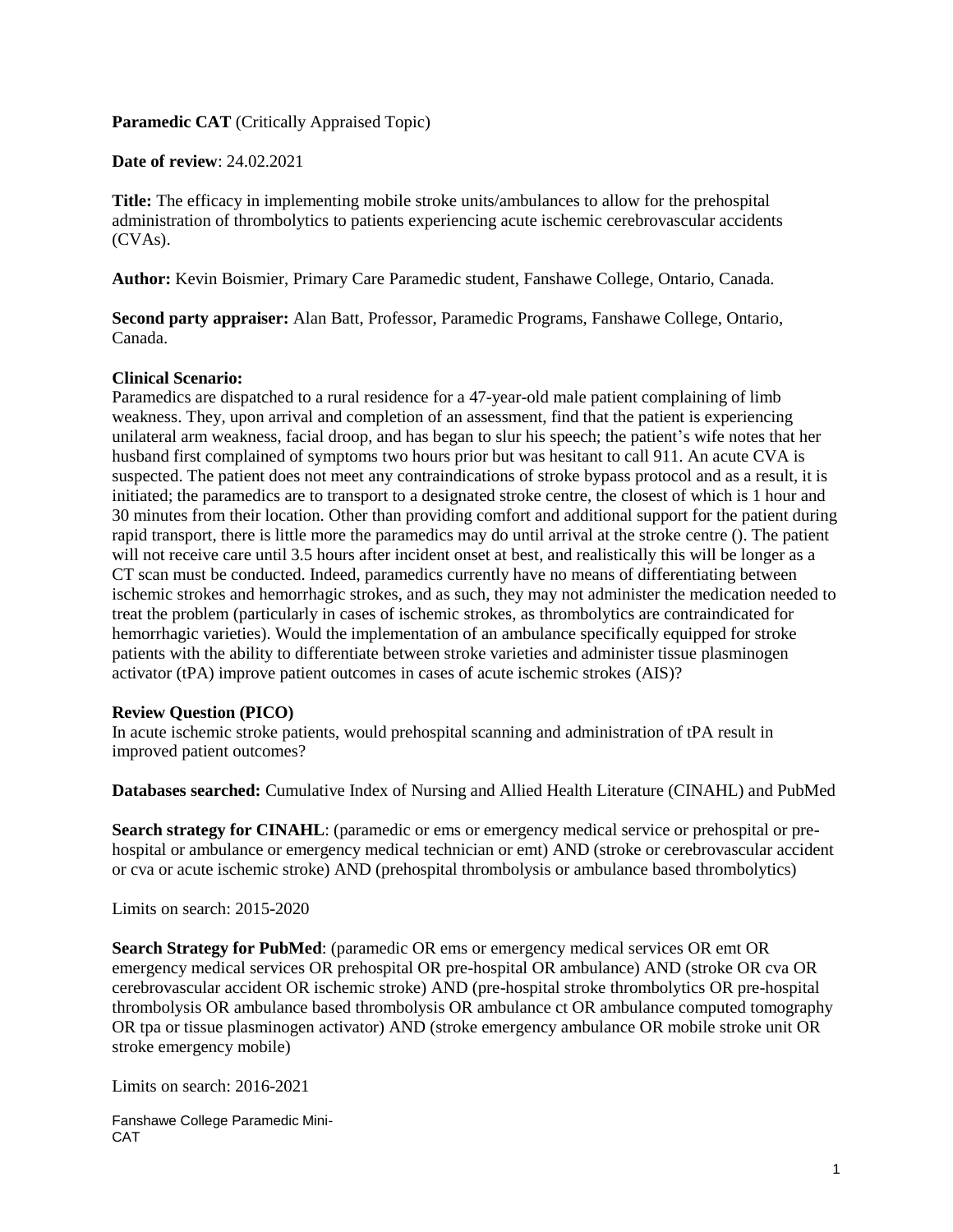# **Search results:** 159 results (CINAHL: 20; PubMed: 139)

| Title, author, | <b>Study design</b>   | <b>Population</b> | <b>Outcomes</b> | <b>Results</b>    | <b>Weaknesses &amp;</b> |
|----------------|-----------------------|-------------------|-----------------|-------------------|-------------------------|
| year           | & LOE                 |                   |                 |                   | <b>Strengths</b>        |
| Effects of     | <b>Clinical Trial</b> | 658               | 84% of          | Odds ratios for   | Strengths: first        |
| Ultraearly     | Observational         | participants      | patients        | mRS               | study to                |
| Intravenous    | cohort,               | who met           | receiving IVT   | (functioning):    | examine better          |
| Thrombolysis   | prospective           | criteria:         | within 60       | $mRS \leq 1$ for  | 3-month                 |
| on Outcomes    | patient registry      | consisting of     | minutes were    | <b>OTT 0-60</b>   | functional              |
| in Ischemic    |                       | patients who      | treated on      | minutes: 1.87     | outcomes in             |
| <b>Stroke</b>  | Analysis of 3-        | received          | <b>MSU</b>      | 95% CI (1.12-     | <b>IVT</b> patients     |
| Kunz, et al.   | month                 | thrombolytic      |                 | $3.11$ ; $61-120$ | treated within          |
| 2017           | functional and        | therapy, either   | 43% of          | minutes: 1.06     | the golden              |
|                | mortality             | in a Stroke       | patients        | 95% CI (0.71-     | hour (OTT $\leq$        |
|                | outcomes in           | Emergency         | treated on      | 1.58)             | 60 minutes),            |
|                | patients who          | Mobile            | MSU received    | $mRS \leq 3$ for  | consistent with         |
|                | received              | vehicle (pre-     | IVT within 60   | <b>OTT 0-60</b>   | other clinical          |
|                | intravenous           | hospital), or     | minutes,        | minutes: 3.01     | findings                |
|                | thrombolysis          | post-             | compared to     | 95% CI (1.48-     |                         |
|                | (IVT) in CT-          | admission to      | 6% of those     | $6.13$ ; $61-120$ | Limitations:            |
|                | equipped              | hospital          | treated in      | minutes: 1.38     | <b>MSU</b> scarcely     |
|                | mobile stroke         |                   | hospital        | 95% CI (0.81-     | available               |
|                | units (MSU)           |                   |                 | 2.33)             | worldwide,              |
|                |                       |                   | Shorter onset-  | Odds ratio for    | analyses of             |
|                |                       |                   | to-treatment    | mortality         | favourable              |
|                |                       |                   | time (OTT)      | decreased with    | outcomes                |
|                |                       |                   | was associated  | earlier           | completed by            |
|                |                       |                   | with reduced    | treatment         | unblinded               |
|                |                       |                   | mortality and   | (treatment 0-     | raters,                 |
|                |                       |                   | a more          | 60 minutes:       | relatively small        |
|                |                       |                   | favourable      | 0.26 95% CI       | sample size             |
|                |                       |                   | outcome         | $(0.10-0.69);$    | compared to             |
|                |                       |                   |                 | 61-120            | RCTs, registry-         |
|                |                       |                   |                 | minutes: 0.42     | based                   |
|                |                       |                   |                 | 95% CI (0.20-     | comparisons             |
|                |                       |                   |                 | 0.90)             | cannot be               |
|                |                       |                   |                 |                   | adjusted for            |
|                |                       |                   |                 |                   | unobserved              |
|                |                       |                   |                 |                   | confounders             |

## **Included for review:** This CAT chose 3 papers for review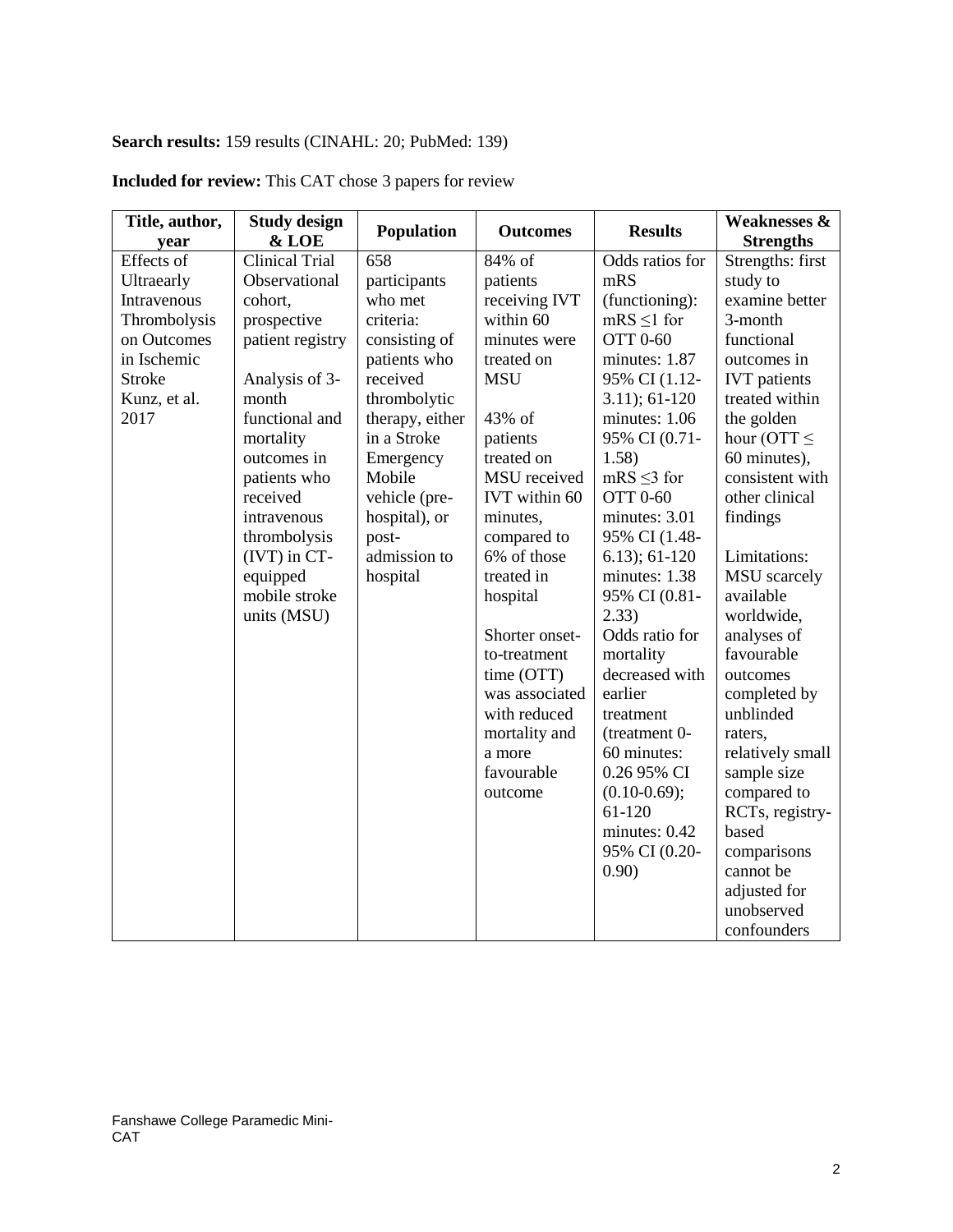| Title, author,<br>year                                                                                                                                                                                          | <b>Study design</b><br>& LOE                                                                                                                                                                                              | Population                                                                                                                                                                                                                  | <b>Outcomes</b>                                                                                                                                                                                                                         | <b>Results</b>                                                                                                                                                                                           | <b>Weaknesses &amp;</b><br><b>Strengths</b>                                                                                                                                                                                                                                                                                                                                  |
|-----------------------------------------------------------------------------------------------------------------------------------------------------------------------------------------------------------------|---------------------------------------------------------------------------------------------------------------------------------------------------------------------------------------------------------------------------|-----------------------------------------------------------------------------------------------------------------------------------------------------------------------------------------------------------------------------|-----------------------------------------------------------------------------------------------------------------------------------------------------------------------------------------------------------------------------------------|----------------------------------------------------------------------------------------------------------------------------------------------------------------------------------------------------------|------------------------------------------------------------------------------------------------------------------------------------------------------------------------------------------------------------------------------------------------------------------------------------------------------------------------------------------------------------------------------|
| Effect of the<br>use of<br>ambulance-<br>based<br>thrombolysis<br>on time to<br>thrombolysis<br>in acute<br>ischemic<br>stroke: a<br>randomized<br>clinical trial.<br>Fahkraldeen,<br>Segal, & de<br>Champlain. | Randomized<br><b>Clinical Trial</b><br>7098 stroke<br>activations<br>over 21-month<br>period.<br><b>3668 STEMO</b><br>& 3430<br>control. Only<br>1641 STEMO<br>successful<br>activations<br>(45% of total<br>activations) | 518 patients to<br>which tPA<br>was<br>administered,<br>were included<br>in the analysis                                                                                                                                    | Alarm-to-<br>treatment time<br>15 minutes<br>shorter for<br><b>STEMO</b><br>patients<br>Thrombolysis<br>rates increased<br>by 12%<br>between<br><b>STEMO</b><br>deployment<br>groups and<br>control                                     | No significant<br>risk increase<br>for<br>intracerebral<br>hemorrhage<br>between<br><b>STEMO</b><br>groups and<br>non-STEMO<br>groups<br>No increased<br>risk of seven-<br>day mortality                 | Reflects<br>unpredictable<br>nature of<br>emergency<br>medicine<br>The results do<br>not necessarily<br>translate to<br>improved<br>clinical benefit<br>Questionable<br>generalizability<br>to Canada and                                                                                                                                                                    |
| 2015<br>Influence of<br>Distance to<br>Scene on Time<br>to<br>Thrombolysis<br>in a<br>Specialized<br><b>Stroke</b><br>Ambulance<br>Koch et al.<br>2016                                                          | Secondary<br>retrospective<br>analysis on<br>PHANTOM-S<br>study (clinical<br>trial); reviews<br>whether<br>increasing<br>travel time<br>diminishes<br>benefits of<br>specialized<br>stroke<br>ambulance                   | Berlin divided<br>into 4<br>operation<br>zones (within<br>4, 8, 12, 16<br>minutes from<br>base)<br>Total patients<br>treated: 530<br>$(200$ STEMO)<br>zone $1: n=30$<br>zone $2: n=2$<br>zone $3: n=127$<br>zone 4: $n=156$ | Study shows<br>significant<br>advantage in<br>time for<br><b>STEMO</b><br>patients over<br>conventional<br>care (travel<br>radius $\leq 18$<br>mins from<br>base)<br>Alarm to<br>treatment<br>times were at<br>least 19 mins<br>shorter | All mean times<br>for zone 1<br>(conventional<br>treatment for<br>vs STEMO)<br>Alarm to<br>imaging: 50.2<br>vs 37.6<br>Alarm to<br>treatment: 76.5<br>vs 41.8<br>Onset to<br>treatment:<br>130.8 vs 67.9 | elsewhere<br>A post hoc<br>analysis and<br>was not<br>designed to<br>determine the<br>optimal values<br>for its<br>parameters<br>(base to scene<br>time)<br>May not be<br>generalizable<br>elsewhere due<br>to unique<br>geography,<br>population, and<br>health systems<br>Times may<br>have obscured<br>mean when<br><b>STEMO</b> was<br>not at base<br>when<br>dispatched |

#### **Comments:**

Much of the applicable research for this topic descends from the same group of studies, authors, or location. Generalizability becomes difficult when this is the case. Further research should be completed on this topic, ideally under a different environment.